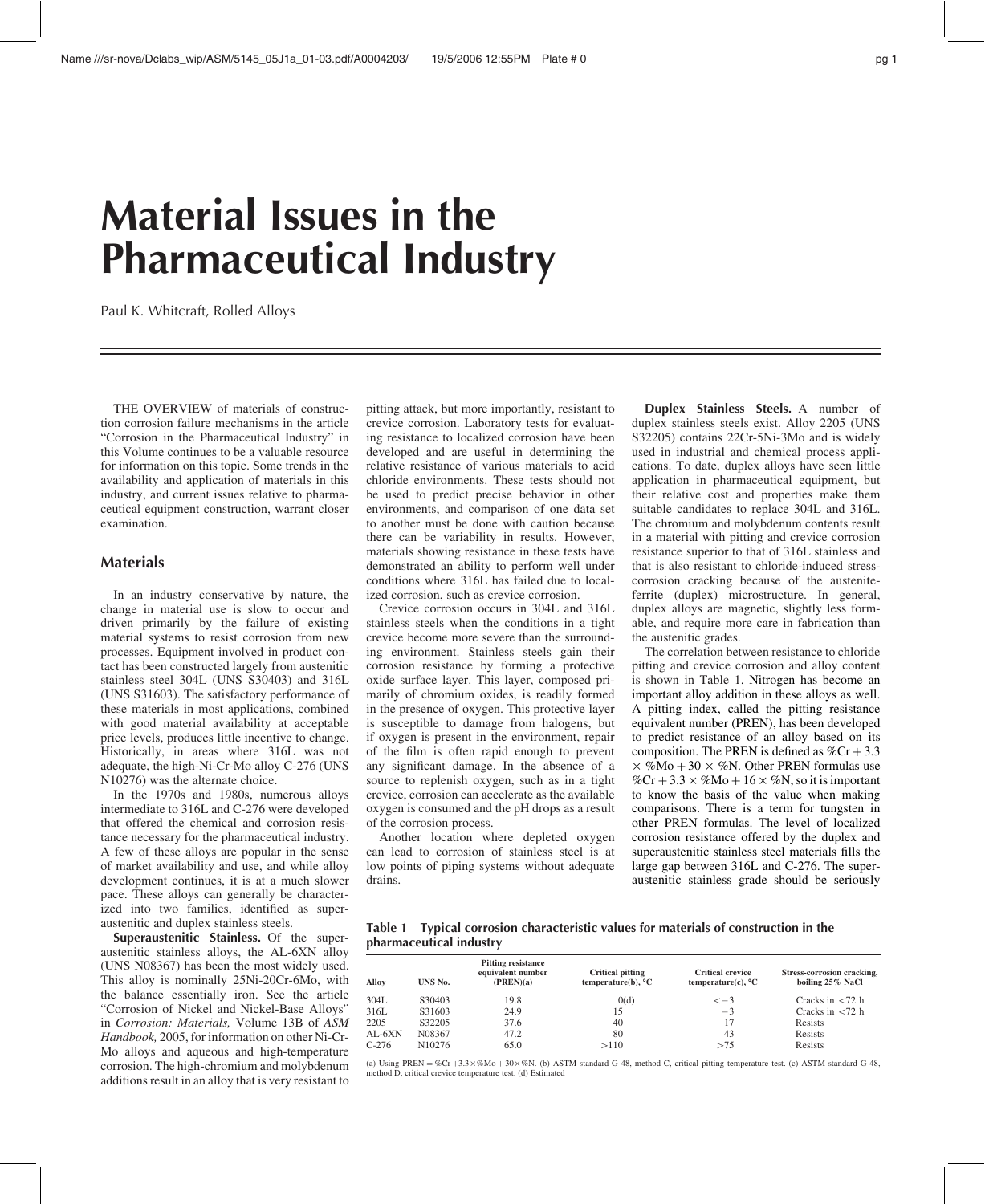#### 2 / Corrosion in Specific Industries

considered as a less expensive alternative to the higher-nickel alloy. Also see the articles "Corrosion Resistance of Stainless Steels and Nickel Alloys" and "Effects of Metallurgical Variables on the Corrosion of Stainless Steels" in Corrosion: Fundamentals, Testing, and Protection, Volume 13A of ASM Handbook, 2003.

Material Replacement. With advances in melting technology, primarily the argon-oxygen decarburization refining process that facilitated the development of these higher alloys, came the ability to control alloy content to more precise levels. One result of this advancement to the end user is that the alloy content of grades such as 316L is actually lower than it was 25 years ago. Given the ability to control molybdenum levels to tighter ranges, it is not surprising that the molybdenum content in 316L today (2006) is typically below 2.1%, while 25 years ago it probably averaged nearer 2.5%. This has resulted in a significant cost-savings to users of these alloys in most applications. In those areas where the alloy offered corrosion resistance that was barely adequate, the subtle change in chemistry may mean that replacement 316L component no longer performs well in areas where it was once satisfactory.

## **Passivation**

Stainless steels offer useful corrosion resistance because they exhibit passive corrosion behavior as a result of the formation of protective oxide films on the exposed surfaces. Under normal circumstances, stainless steels will readily form this protective layer immediately on exposure to oxygen. This oxygen may be from any source, including air, dissolved oxygen in water, or other oxidizing media. When this protective film is violated or fails to form, active corrosion is likely to occur. Some fabrication processes can impede the reformation of the passive layer, and, to ensure that it is formed, stainless steels are subjected to passivation treatment. The common concern in this regard is contamination of the surface by carbon steel. This local contamination may result from a variety of causes, including handling equipment, forming tools, fixtures, and clamps.

Treatments. The production of stainless steels commonly involves the use of strong oxidizing acids such as nitric and nitric-hydrofluoric acid mixtures to remove the oxide scales formed during thermal treatment. This pickling process provides two benefits. First, it removes the oxide scale and passivates the underlying metal surface. Second, due to its aggressive nature, the process will remove any chromium-depleted layer that may have formed as a result of the scale formation.

For passivation treatments other than scale removal following thermal treatment, less aggressive acid solutions are usually employed. The primary purpose of these treatments is to remove contaminants that may be on the component surface and could prevent the formation of the oxide layer locally. The most common contaminant is embedded or free iron particles from forming or machining tools. Mechanical polishing can be employed to provide a uniform surface finish and remove these contaminants. The polishing materials used should be devoted to stainless steel use only, because they can carry over small particles from one part to the next. In addition, these fine work-hardened particles, even from a stainless vessel, can have a lower threshold for corrosion and act as an initiation site if not removed. A dilute (10%) solution of nitric acid is effective at removing free iron or similar contaminants. For ferritic, martensitic, or precipitation-hardening grades, a nitric acid solution inhibited with sodium dichromate is used so as not to attack the stainless too aggressively. Phosphoric acid at 1% concentration and citric acid at up to 20% concentration are also effective for the more resistant stainless alloys. Other commercially available chelating agents can be employed. The use of these mild acids or chelating agents can also represent a significant advantage in terms of relief from environmental issues.

Welding. A passivation treatment is also advisable following welding. Welding processes, even with proper gas shielding, may result in some oxidation (heat tint) on or adjacent to the weld. Under severe corrosion conditions, these areas will be more likely to initiate corrosion. However, the magnitude of the increased tendency to corrode is difficult to quantify, and in many instances, this condition may have no impact on actual service performance. Only extensive corrosion testing or trial experience should be used to justify the serviceability of material exhibiting heat tint. Cleanup of localized areas is best addressed through conventional weld-cleaning methods, such as pickling pastes. Electrolytic pickling and descaling processes may also be effective. Stainless wire brushing is also an acceptable means of heat tint removal. The conventional postfabrication passivation techniques, such as dilute phosphoric, nitric, or citric acid, will not remove the heat tint from welding. However, such treatments will ensure that no free iron or active areas remain.

Further information on pickling, passivation, and cleaning treatments may be found in ASTM International standards A 380 (Ref 1) and A 967 (Ref 2).

## Electropolishing

Electropolishing is a controlled corrosion process, resulting in the uniform removal of metal from the surface. See the article "Electropolishing" in Corrosion: Fundamentals, Testing, and Protection, Volume 13A of ASM Handbook, 2003. Electropolishing is not a passivation treatment, although the proper execution of the process will result in a passive surface. Proper electropolishing technique maintains the part in the electrochemically passive range, while the passivated layer is only allowed to grow several atoms thick, at most. The electrolyte simultaneously promotes dissolution of this layer. The electropolishing process does remove surface impurities, as is accomplished with passivation. During the cleaning and rinsing process following electropolishing, the material does passivate naturally upon exposure to oxygen-containing rinse water or air. Ultimate passivation of the surface is assured, because any contaminants that may have been on the surface have also been removed by the polishing process. No additional passivation procedure is required. In fact, exposure to some passivation treatments, such as dilute nitric acid, may be detrimental to the intended result by dulling the luster of the polish.

Electrolytes used for electropolishing are usually proprietary mixtures with contents that are not quantitatively revealed. The electrolyte will typically have the ingredients to facilitate three different actions of the polishing process:

- An etchant that facilitates the breakdown of a passive film
- An oxidizer that helps form a passivating film
- $\bullet$  A highly viscous constituent that promotes the formation of a diffusion layer

The oxidizer and the etchant assist in maintaining the part in a pseudopassive state, while the diffusion layer control is necessary to promote uniform metal loss. For electropolishing 316L stainless, the electrolyte will often contain perchloric acid, which can provide both oxidizing power and a halide etchant. Acetic anhydride may be used to control the diffusion layer. Stainless and higher-nickel alloys may also use nitric acid, sulfuric acid, phosphoric acid, hydrogen peroxide, and methyl alcohol. Determining the ideal electrolyte ingredients is an important part of the polishing process. Because electropolishing is an electrochemical process, other variables to be controlled include the voltage, current density, and solution temperature. Voltages that are too low can cause etching of the surface due to more rapid general corrosion. Voltages that are too high will result in pitting. Part geometry and cathode design are critical, because it is imperative that the current be distributed as uniformly as possible over the part surface. High current densities will also result in pitting.

The large majority of stainless steel production today (2006) is by the argon-oxygen decarburization (AOD) process, followed by continuous casting. The AOD process, along with other controls in the steel-making process, has resulted in a more consistent and uniform product. Continuous casting does create the opportunity for types of surface or near-surface imperfections that can have an impact on electropolishing behavior. Static casting of ingots can result in similar problems with cleanliness. Although electropolishing imperfections on AOD stainless products are rare, the use of a double-melted product will ensure an essentially imperfection-free electropolished